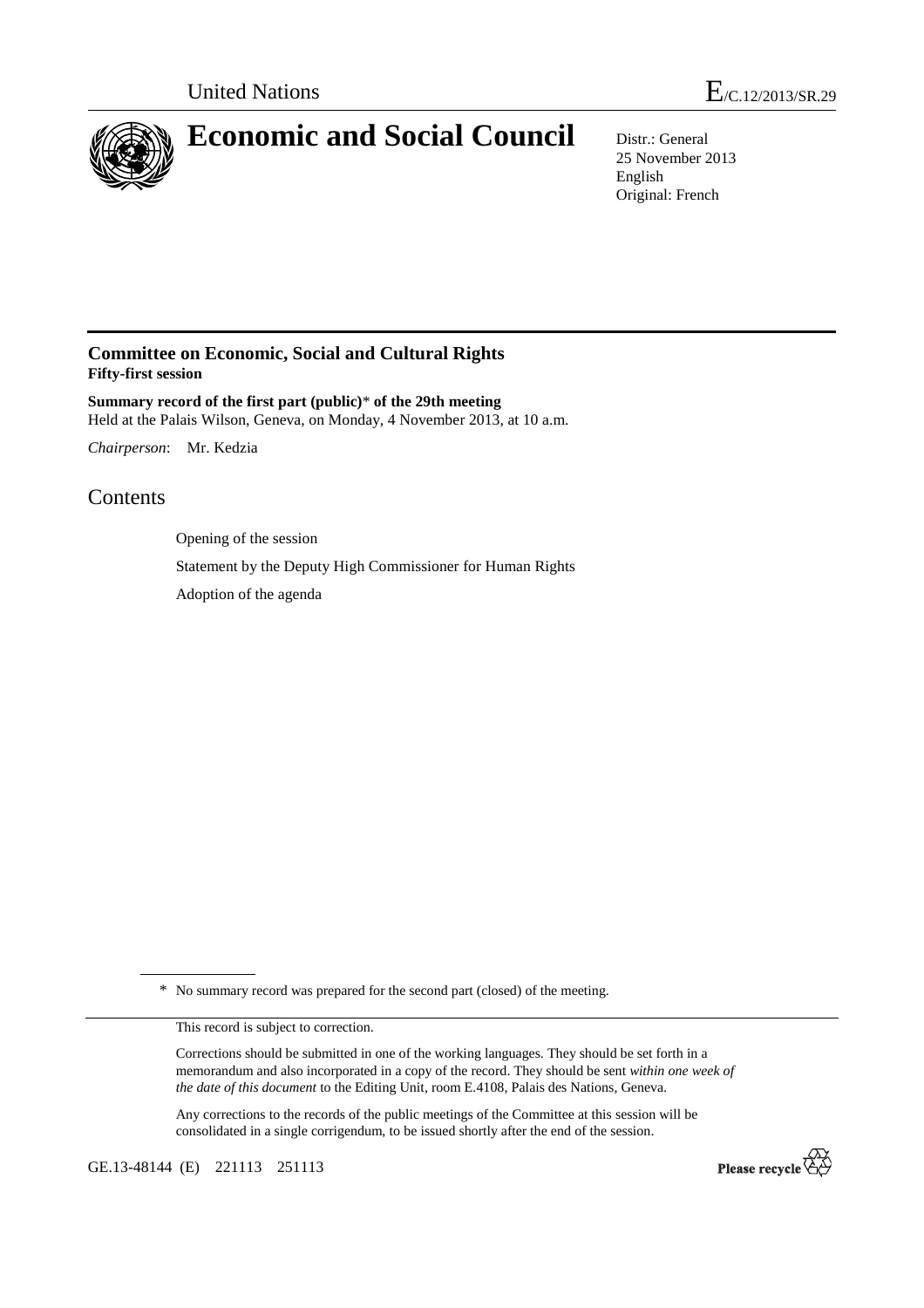*The meeting was called to order at 10.05 a.m.* 

#### **Opening of the session**

1. **The Chairperson** declared open the fifty-first session of the Committee on Economic, Social and Cultural Rights. Since the previous session, Haiti had acceded to the International Covenant on Economic, Social and Cultural Rights, bringing the total number of States parties to 161. Montenegro had ratified the Optional Protocol and two other countries had stated their intention to do likewise in the near future.

### **Statement by the Deputy High Commissioner for Human Rights**

2. **Ms. Pansieri** (Deputy High Commissioner for Human Rights) paid tribute to the work done by the Committee, which had managed to double its working capacity, notably thanks to improvements in its working methods and the additional weeks of meeting time granted by the General Assembly in 2012. The additional meetings had, however, placed significant pressure on the secretariat, and it was hoped that the treaty body strengthening process would yield a sustainable solution to the problem, enabling the Committee, with the support of the secretariat, to implement its mandate without accumulating a backlog in the consideration of reports.

3. She welcomed the entry into force, in 2013, of the Optional Protocol, which would enable the Committee to consider individual communications and thereby assist victims of violations to seek reparation, but also to strengthen the justiciability of economic, social and cultural rights. She trusted that the Petitions Unit would provide the Committee with all the support needed to develop working methods for the purpose of implementing the Optional Protocol.

4. Several issues of relevance to the Committee's work had been at the heart of discussions within the international community in 2013; in September, for instance, the General Assembly had organized a Special Event towards achieving the Millennium Development Goals (MDGs), whose outcome document had mirrored the Committee's suggestions concerning MDGs, particularly with regard to the need to promote equality, non-discrimination and gender equality with a view to achieving the Goals. It was worth noting that discussions had been held in the context of the International Conference on Population and Development beyond 2014, but also by the Human Rights Committee and the Committee on the Elimination of Discrimination against Women, which had taken a keen interest in the work of the Committee on Economic, Social and Cultural Rights in the field of sexual and reproductive health. Nevertheless, in a time of austerity and policies that tended to undermine economic, social and cultural rights, there was still much to be done in order to ensure the full realization of all such rights.

5. Turning to the treaty body strengthening process, she said that, since the Committee's previous session, the co-facilitators of the process had circulated a revised set of elements for a General Assembly draft resolution. Although the text had been well received by the High Commissioner, agreement on the elements among all Member States had proved elusive. In September 2013, the co-facilitators had presented a draft resolution requesting the Secretary-General to prepare a comprehensive and detailed cost assessment of the draft elements by 15 November 2013, and extending the intergovernmental process until February 2014. The General Assembly had adopted the resolution by consensus on 20 September 2013.

6. A growing number of States appeared to accept the need to invest additional regularbudget resources in the treaty body system. It was encouraging, in that regard, that the General Assembly was giving importance to issues such as capacity-building for reporting, additional meeting time for the committees, webcasting, videoconferencing and issues of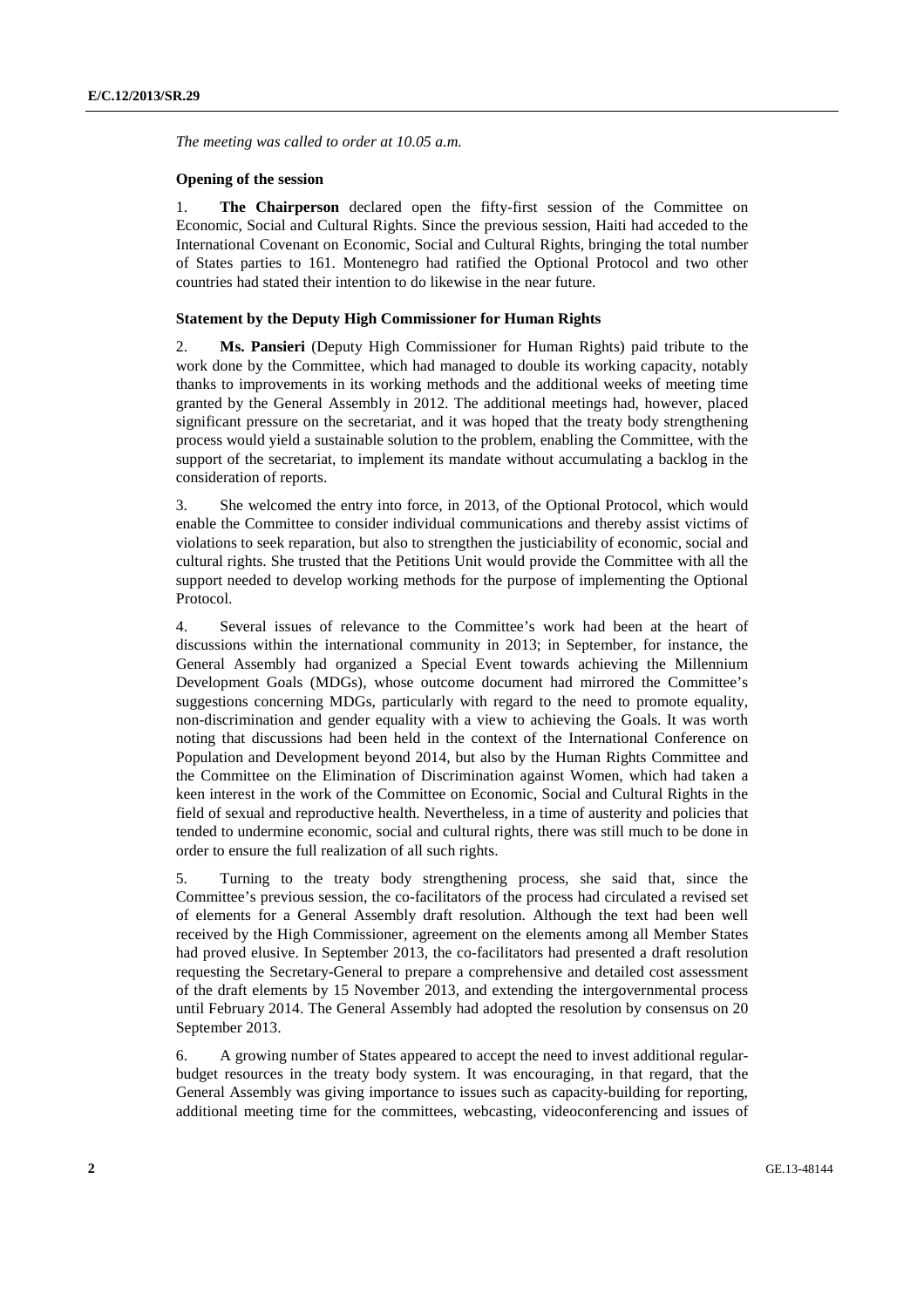accessibility. She hoped that the General Assembly would reach a comprehensive agreement in February 2014 and grant additional regular-budget resources to enable treaty bodies to fully discharge their mandate and, in particular, address the backlog of reports and communications.

7. **Mr. Sadi** asked the Deputy High Commissioner for Human Rights what, in her view, the most effective human rights mechanisms were. The treaty bodies, composed of experts, seemed to be better equipped than the Human Rights Council, which was composed of diplomats and politicians and whose discussions were not always based on human rights principles and treaties.

8. **Ms. Pansieri** (Deputy High Commissioner for Human Rights) said that the standard-setting activities undertaken by the various treaty bodies and the Human Rights Council were important when they brought about a change in the situation on the ground. Thus, the Office of the United Nations High Commissioner for Human Rights (OHCHR) supported the treaty bodies while maintaining an operational presence on the ground. The two areas of activity were complementary. The composition of the Human Rights Council enabled States parties to express their will. Moreover, States parties often seconded their own human rights experts to the Council. Good use should be made of all the positive aspects of the work carried out by the Council and treaty bodies in order to develop the understanding and implementation of human rights.

9. **Mr. Schrijver** enquired about the steps that could be taken to expedite the process of ratification of the Optional Protocol. He asked whether the Committee or its members could stimulate the process.

10. **Ms. Pansieri** (Deputy High Commissioner for Human Rights) said that, far from limiting itself to providing financial and technical support, OHCHR was active on the ground. One of the objectives of every visit conducted on its behalf was to invite countries to ratify human rights treaties, which she did routinely in the countries to which she travelled. Treaty body members were both human rights experts and nationals of a country who could, in their personal capacity, promote the ratification of international instruments, an approach she encouraged them to take.

11. **Ms. Bras Gomes** asked about progress achieved in the harmonization of treaty body working methods, and about possible unresolved issues. She hoped that the General Assembly would adopt a resolution on treaty body strengthening in February 2014.

12. **Ms. Pansieri** (Deputy High Commissioner for Human Rights) said that the various treaty bodies, which each had their own working methods, would benefit from sharing their experiences. The annual meeting of treaty body chairpersons provided the opportunity to review best practices. One of the good practices adopted by some committees involved meeting in two separate chambers in order to clear their backlog.

13. **Ms. Shin** said the co-facilitators of the treaty body strengthening process proposed that responsibility for electing members of the present Committee should lie with a meeting of States parties rather than the Economic and Social Council. She asked whether the Council had been consulted regarding the proposal and whether it was in favour of it. She hoped that the proposal would make it possible to guarantee the independence and impartiality of Committee members, in accordance with the Addis Ababa guidelines.

14. **Ms. Pansieri** (Deputy High Commissioner for Human Rights) said that the elements of the proposal put forward by the co-facilitators had not yet been approved. The cofacilitators were in New York and kept in constant contact with regional groups and Member States. It appeared increasingly likely that the proposal would be accepted.